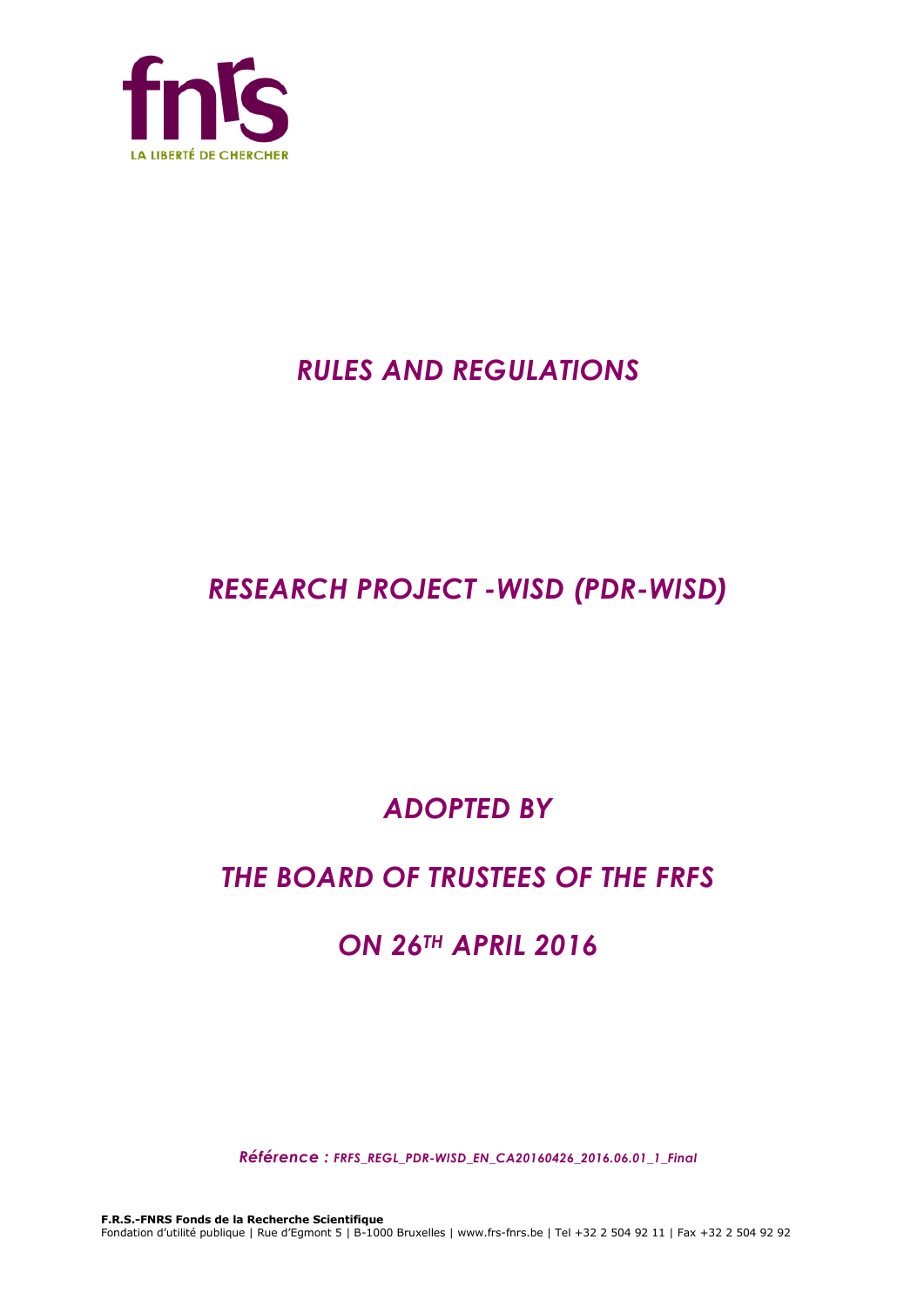## **TABLE OF CONTENTS**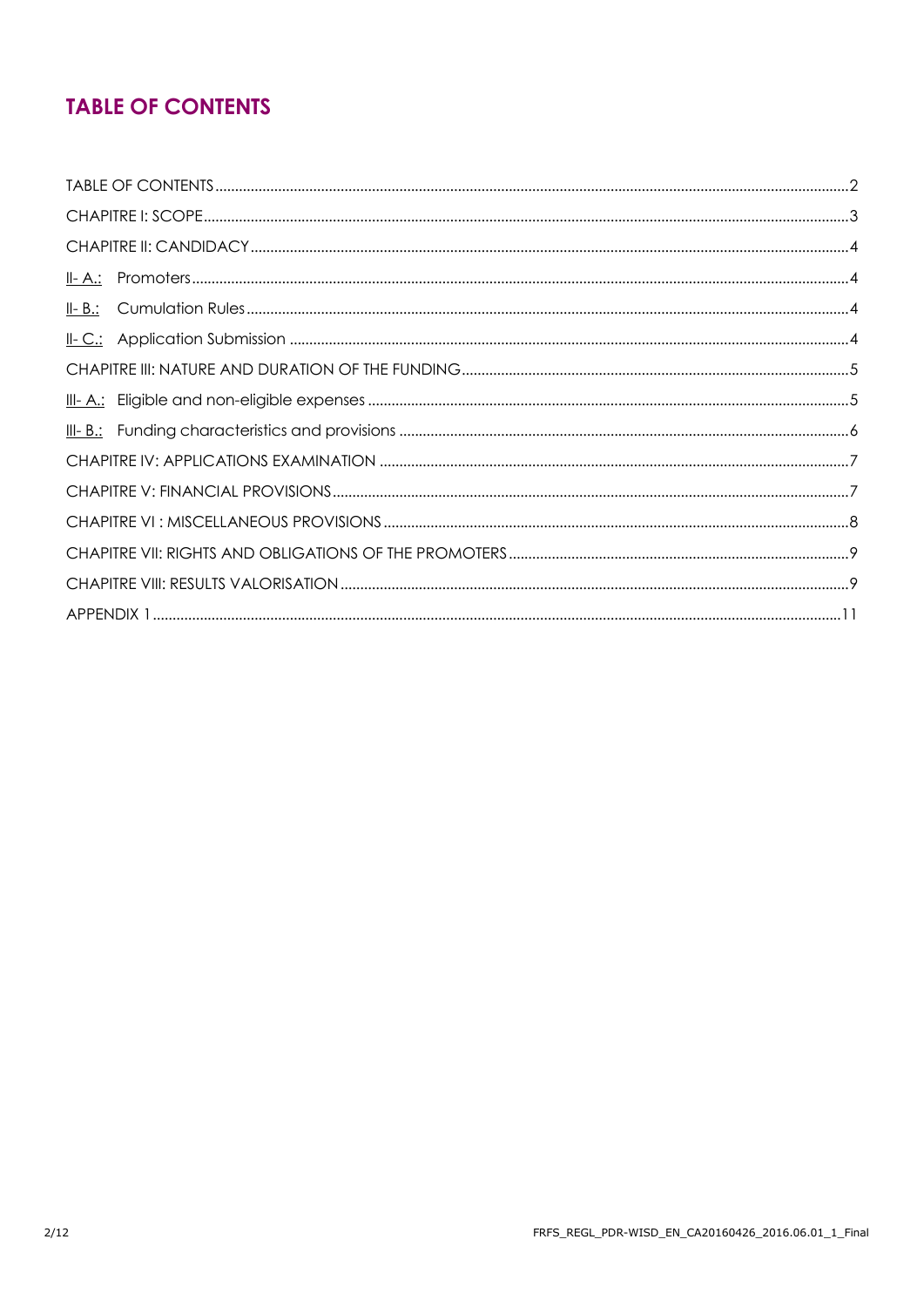## **CHAPITRE I: SCOPE**

### Article 1

The Fund for Strategic Fundamental Research (FRFS) is an Associated Fund of the F.R.S.-FNRS which funds the fundamental research of excellence in strategic axis, within the framework of a mission assigned from the Walloon region.

The axis of the FRFS dedicated to sustainable development is called FRFS-WISD, which stands for *Walloon Institute for Sustainable Development*.

University interfaces joined in the LIEU<sup>1</sup> network are entrusted with the mission of the animation and valorisation platform (PAVA) to support the strategic axis of the FRFS-WISD.

The rules and regulations hereinafter are only applicable to the PDR-WISD instrument enabling the funding of single or crossed-university joint research programmes conducted by a main promoter with potential co-promoters.

| Instrument | <b>IDuration</b>  | <b>Characteristics</b>          | Co-promoter<br>participation? |
|------------|-------------------|---------------------------------|-------------------------------|
| PDR-WISD   | $2$ or<br>4 years | Single or Cross-university PDR. | <b>ves</b>                    |

### Article 2

The research programme may be conducted in one or several universities of the French-speaking Community of Belgium under a collaboration agreement which shall be signed between the FRFS-WISD, the University interfaces joined in the LIEU network and universities of the French-speaking Community of Belgium.

### Article 3

The main promoter is the person who assumes the scientific responsibility and is in charge of the administrative management of the funded research programme

### Article 4

 $\overline{a}$ 

FRFS-WISD Call for Projects covers two categories of projects:

- **Projects dealing with sustainable development and process of change, which aim to better define** the nature, criteria, conditions of existence, the dynamics and transition paths towards sustainable development;
- **Projects supporting sustainable development and demonstrating the contribution they can make to** achieve sustainable development within a specific human community.

Regarding the latter category, priority is given to the following themes included in this non-exhaustive list, provided that submitted projects demonstrate a certain level of scientific quality:

<sup>1</sup> *Interfaces and valorisation departments of Universities and Hautes Écoles from the Communauté Wallonie-Bruxelles are working together within the LIEU Network (Liaison Entreprises-Universités).*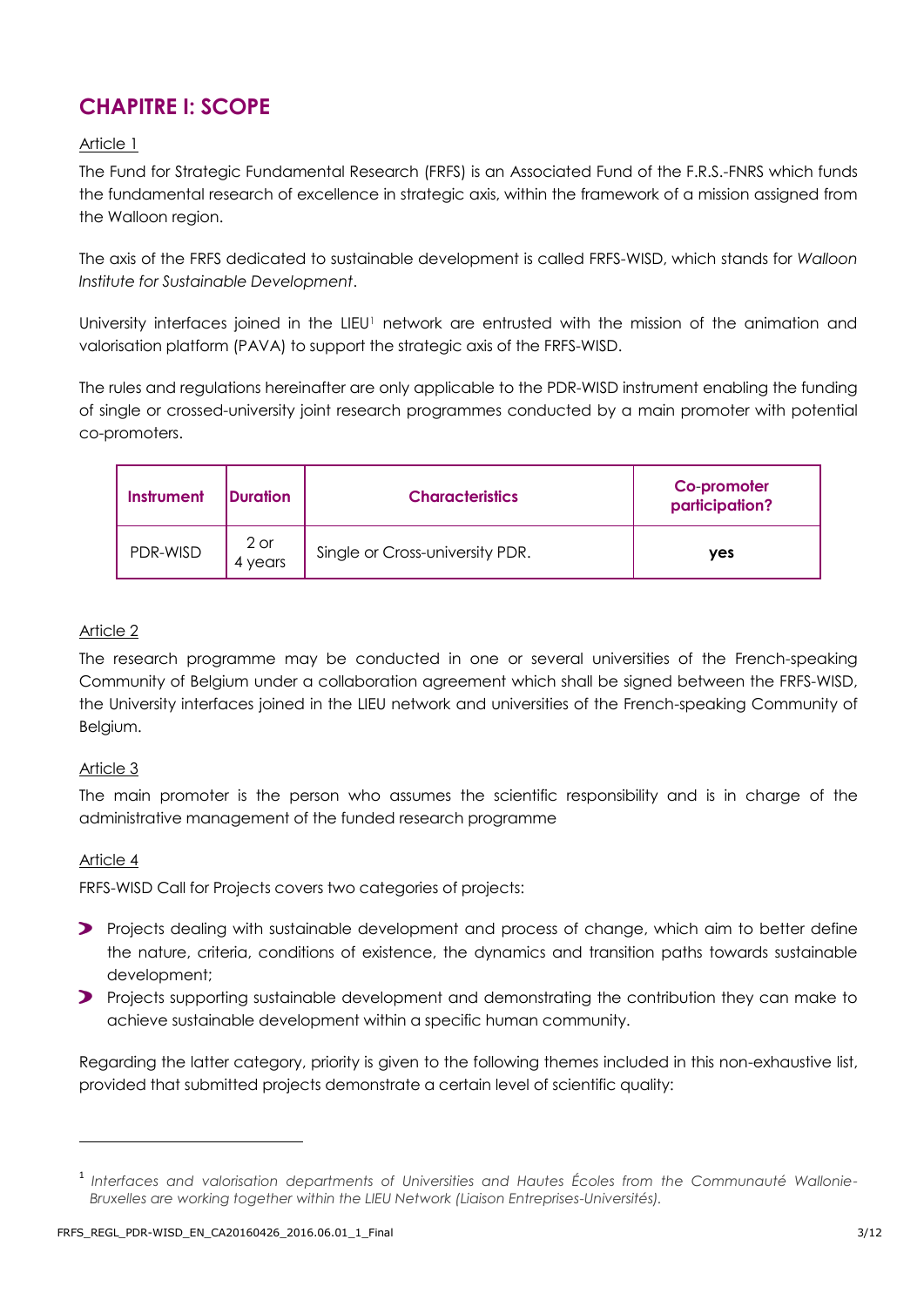- 1. Energy, Economic, Demographic Transition etc., sustainable development and capacities to
- 2. innovate in a context of strong sustainability
- 3. Sustainable Production and Consumption
- 4. Sustainable Agriculture (including organic farming) and Food, Wood and Forest Sciences
- 5. Sustainable Energy and Mobility
- 6. Sustainable Land-use Planning, Heritage and Housing
- 7. Biodiversity
- 8. Climate change and Adaption to Global warming
- 9. Solidarity within and between generations

### **CHAPITRE II: CANDIDACY**

### **II- A.: PROMOTERS**

### Article 5

At the latest by 15<sup>th</sup> November of the year when submitting the application the main promoter-applicant and potential co-promoter applicants of a PDR-WISD must be:

- $\blacktriangleright$ Either a Research Associate, a Senior Research Associate or a Research Director of the F.R.S.-FNRS and assuming the function and duties of such position
- Or a researcher permanently appointed or on probation, but holding a position equivalent to a permanent appointment in a university of the French-speaking community of Belgium (CFB) listed in [Appendix 1.](#page-10-0)

If the main promoter or co-promoter applicant who is appointed permanently and accesses pension / becomes professor emeritus after the validation deadline fixed for the academic authorities (rectors) and before the end of the funding scheme in case of granting, the submission of the application shall be subject to the prior approval of the Head of institution where the research will be carried out.

The main promoter or co-promoter applicant permanently appointed who will access pension / become professor emeritus by the validation deadline fixed for the academic authorities (rectors) is not eligible.

### **II- B.: CUMULATION RULES**

#### Article 6

Researchers may submit only one PDR-WISD funding application as a main promoter-applicant and/or as a co-promoter applicant. No other cumulation rule applicable.

### **II- C.: APPLICATION SUBMISSION**

### Article 7

"FRFS-WISD" Call for Projects shall be open upon decision of the Board of Trustees of the FRFS and published on the F.R.S.-FNRS website.

The submission of an application can be made either in French or in English and online only through SEMAPHORE, the management platform dedicated to calls for proposals, available at the following address: [https://applications.frs-fnrs.be.](https://applications.frs-fnrs.be/)

All PDR-WISD applications are submitted to a procedure including two or three successive electronic validations on the dates that will be indicated when the call for applications is published: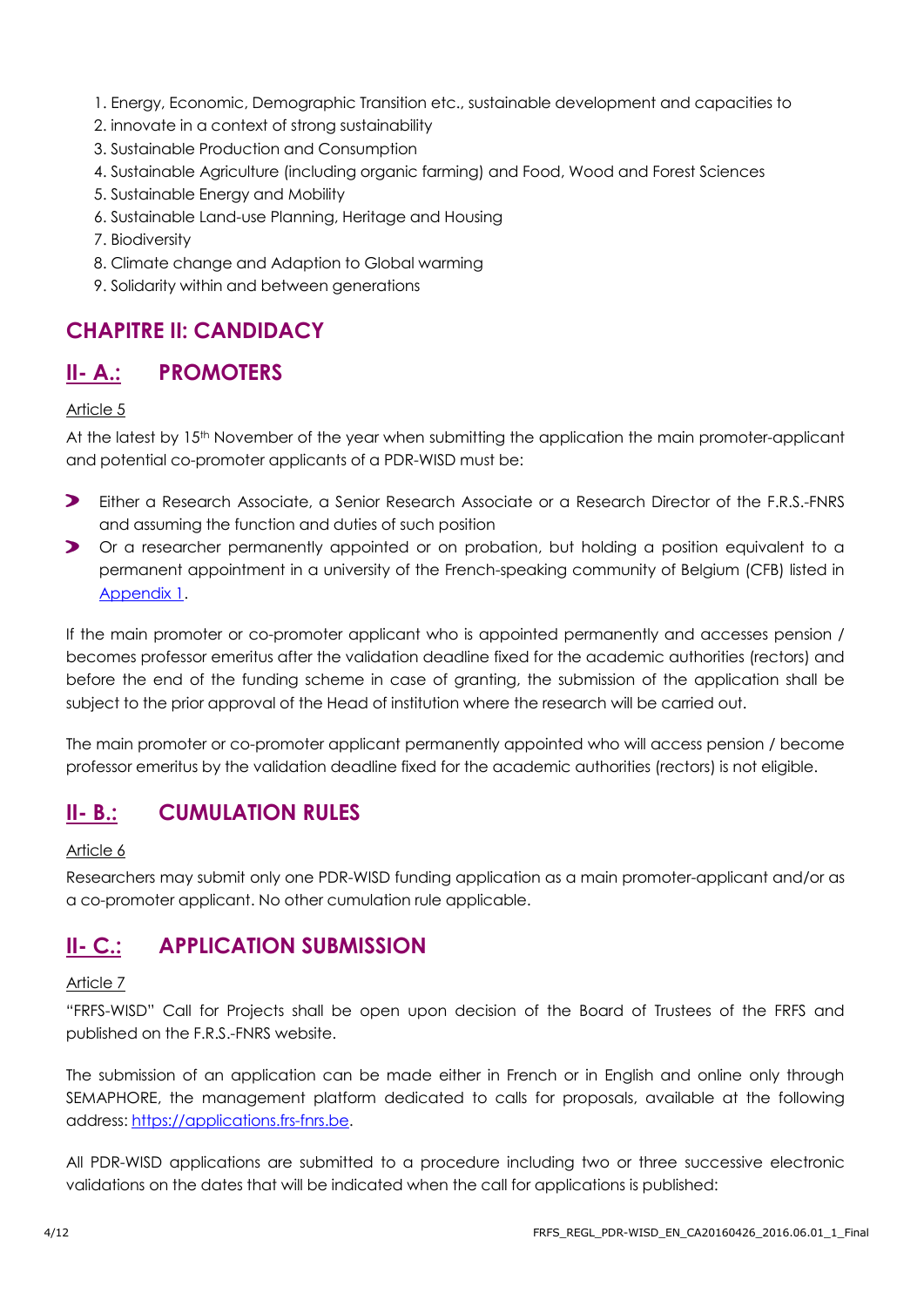- a. The validation by the main promoter, responsible proponent accountable to the F.R.S.-FNRS administration: it accounts as a confirmation that the application is complete.
- b. The validation by co-promoters (if any): it accounts as an electronic signature.
- c. The validation by the research unit (or Board of Education) of the institution to which promoters are related – the Authority to which the application file is transferred once promoters have validated the application form. That authority may accept or refuse the application. The validation deadline fixed for the rectors puts a final end to the call for applications.

Applications that have not been validated within the time-frame of the call cannot be taken into account.

The validation dates are available in the mini-guide.

### **CHAPITRE III: NATURE AND DURATION OF THE FUNDING**

### **III- A.: ELIGIBLE AND NON-ELIGIBLE EXPENSES**

### Article 8

Allocated fund can cover 3 types of expenses:

- Personnel
- Operating
- Equipment

### Article 9

Operating eligible expenses are the following:

- Consumables
- Small scientific and technical equipment
- Equipment maintenance and insurance
- Internal services
- Training
- Missions<sup>2</sup>
- Overhead costs (15% of the eligible expenses for personnel and operating costs, subcontracting excepted)
- Subcontracting<sup>3</sup>
- Softwares

### Article 10

 $\overline{a}$ 

Equipment eligible expenses are the following:

- Acquisition cost of cutting edge scientific equipment indispensable for carrying out research
- Amortisation costs of scientific and technical equipment necessary to carry out research

<sup>&</sup>lt;sup>2</sup> Missions carried out for research purposes by research personnel, whose remuneration may fully or partially, or *may not be included in eligible expenses.* 

<sup>3</sup> *PDR-WISD instrument provides for collaborations with non-academic actors (e.g. non-profit making associations– ASBL) on a subcontract basis.*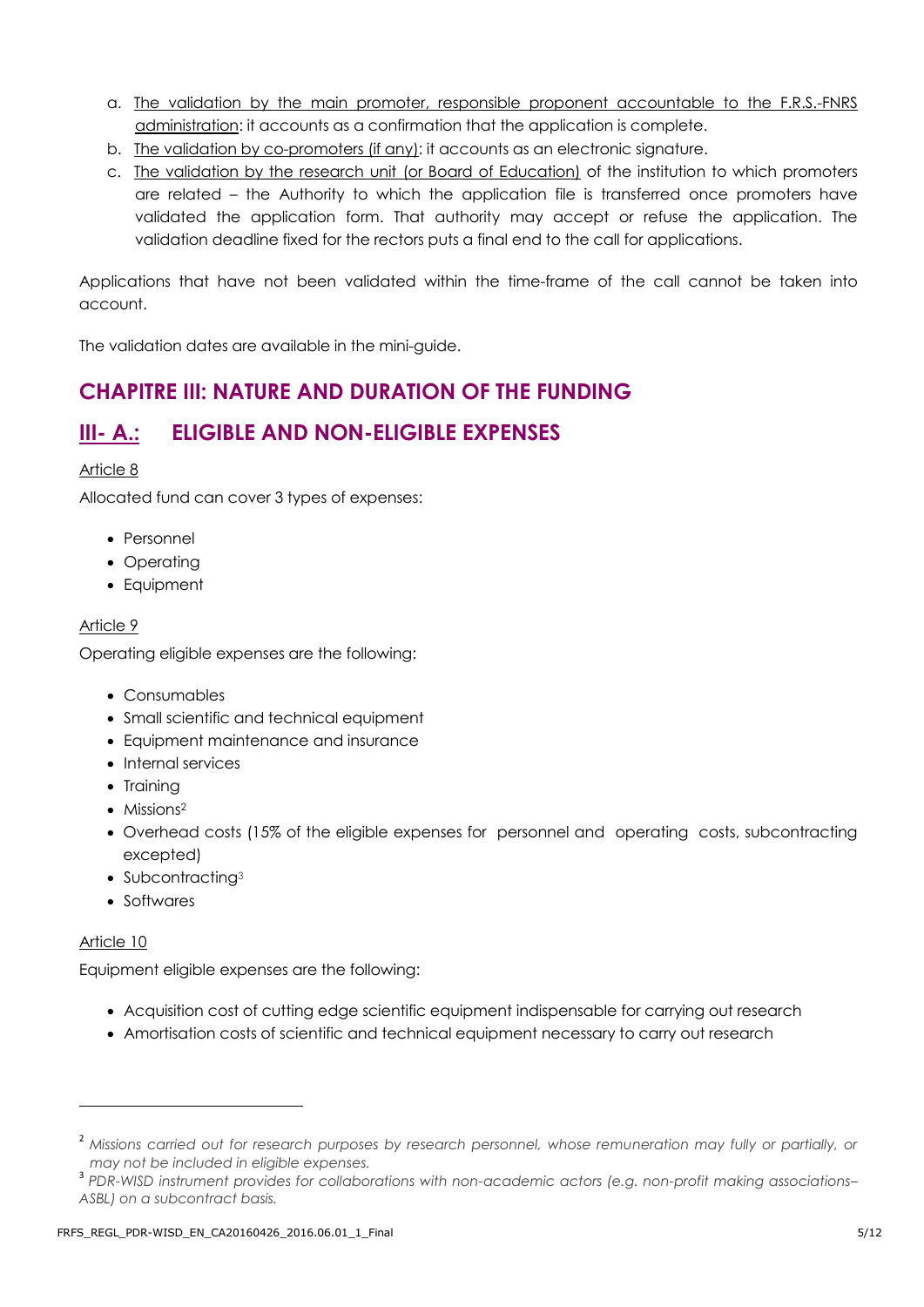## **III- B.: FUNDING CHARACTERISTICS AND PROVISIONS**

### Article 11

The PDR-WISD instrument provides for single and cross-university projects.

### Article 12

The PDR-WISD is applicable for 2 years or 4 years.

The starting date of the research programme is set for the 1st January 2017 and the ending date for the 31<sup>st</sup> December 2018 or 31st December 2020, depending on the funding duration requested in the application.

### Article 13

The PDR-WISD enables to apply for funding of maximum € 125,000-, **on an annual average** for the duration of the project.

### Article 14

Categories of personnel<sup>4</sup> are detailed in the table below:

|                                | <b>Activity</b> |           |  |
|--------------------------------|-----------------|-----------|--|
| <b>Categories</b>              | Part time       | Full time |  |
| Non postdoctoral Researcher    | X               | X         |  |
| <b>Postdoctoral Researcher</b> | X               | X         |  |
| Technician                     | x               | Χ         |  |

Salary treatment shall be applicable for these Personnel categories. The FRFS-WISD does not allow doctoral or postdoctoral grants remuneration.

Promoters are allowed to recruit personnel **for minimum one month** and the duration may not exceed the maximal duration of the funding agreement.

The identity of the personnel is not required when submitting a PDR application; however, the personnel category must be specified (see table above). Curricula vitae are not provided to the members of the Scientific Commissions.

### Article 15

Teams' personnel whose remuneration costs are not charged to the research programme may include amongst others:

- Members of the teaching, scientific, administrative or technical staff from the French-speaking community of Belgium universities,

*Amounts cannot be changed after application submission.*

l

<sup>4</sup> *For all categories (Non Postdoctoral Researcher, Postdoctoral Researcher, Technician), the promoter shall contact the relevant department of her/his university to obtain an estimate of the total personnel costs involved based on the seniority scale.*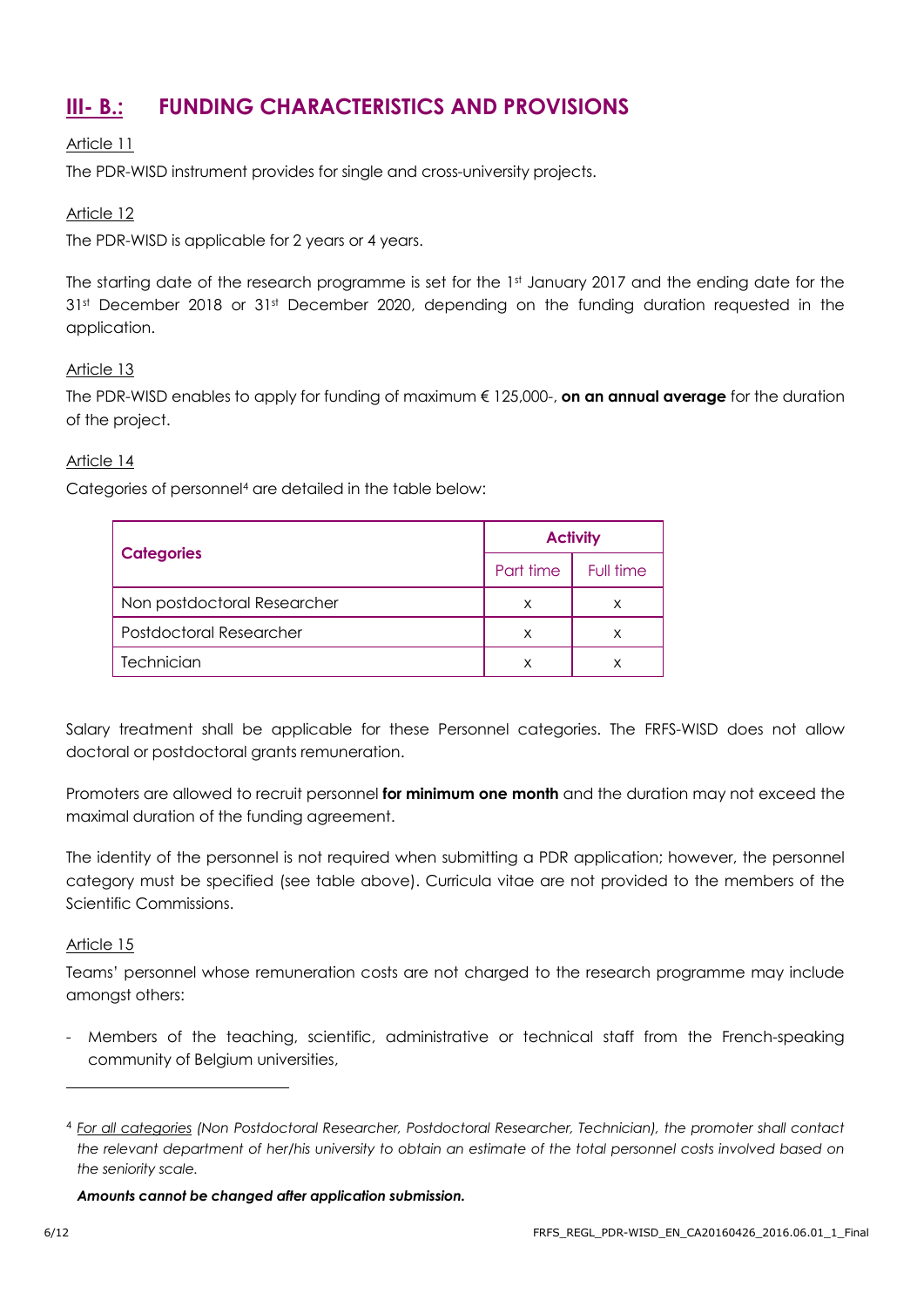- Members who benefit from a grant allocated by a Belgian or a foreign body promoting research.

No compensation can be granted to the promoters or to the above-mentioned personnel.

### **CHAPITRE IV: APPLICATIONS EXAMINATION**

#### Article 16

Criteria that will be taken into account for the evaluation of the PDR-WISD applications are the following:

| <b>CRITERIA</b>                                                                                                                                                                                            |  |  |  |  |
|------------------------------------------------------------------------------------------------------------------------------------------------------------------------------------------------------------|--|--|--|--|
| Scientific excellence of the promoter and co-promoters (if any)<br>(CV and publications, International recognition, Main research achievements)                                                            |  |  |  |  |
| Scientific excellence of the project<br>(Feasibility, Methodology and relevance, Originality, Collaborations, Valorisation potential and/or<br>Societal impact from a sustainable development perspective) |  |  |  |  |

Scientific excellence shall be taken into account, along with adequacy with regard to the objectives of the strategic axis. The Scientific Commission shall rank proposals by order of priority after collecting the opinion of at least two frontline experts. Priority ranking shall be submitted to the Board of Trustees of the FRFS and the Management Body of the PAVA. The Board of Trustees of the FRFS shall endorse funding allocation decisions according to the budget that is available.

### **CHAPITRE V: FINANCIAL PROVISIONS**

#### Article 17

Allocated funding is subject to a research agreement.

This agreement shall bear the signature of the following parties:

- **The main promoter** commits to carrying out the subsidised research;
- **The FRFS-WISD** commits to allocating grants covering the personnel, operating and equipment costs, each year covered by the agreement;
- **D** University interfaces joined in the LIEU network ensure full compliance with the valorisation provisions mentioned in the research agreement;
- **The host institution** provides the necessary logistics but does not commit to taking on this charge after the expiration date of the research agreement.

In the particular case of joint research carried out by several promoters in several host institutions, each institution shall take part in the agreement, which contains all the relevant provisions regarding the personnel recruitment, the management of grants and the equipment ownership.

The agreement provides for unilateral termination clauses, which must include a period of notice

#### Article 18

Grants allocated to promoters shall cover personnel, operating and equipment costs. Each item may include subitems.

Transfers between subsitems within an item are unrestricted. However, prior written approval of the FRFS-WISD is required for transfers between items.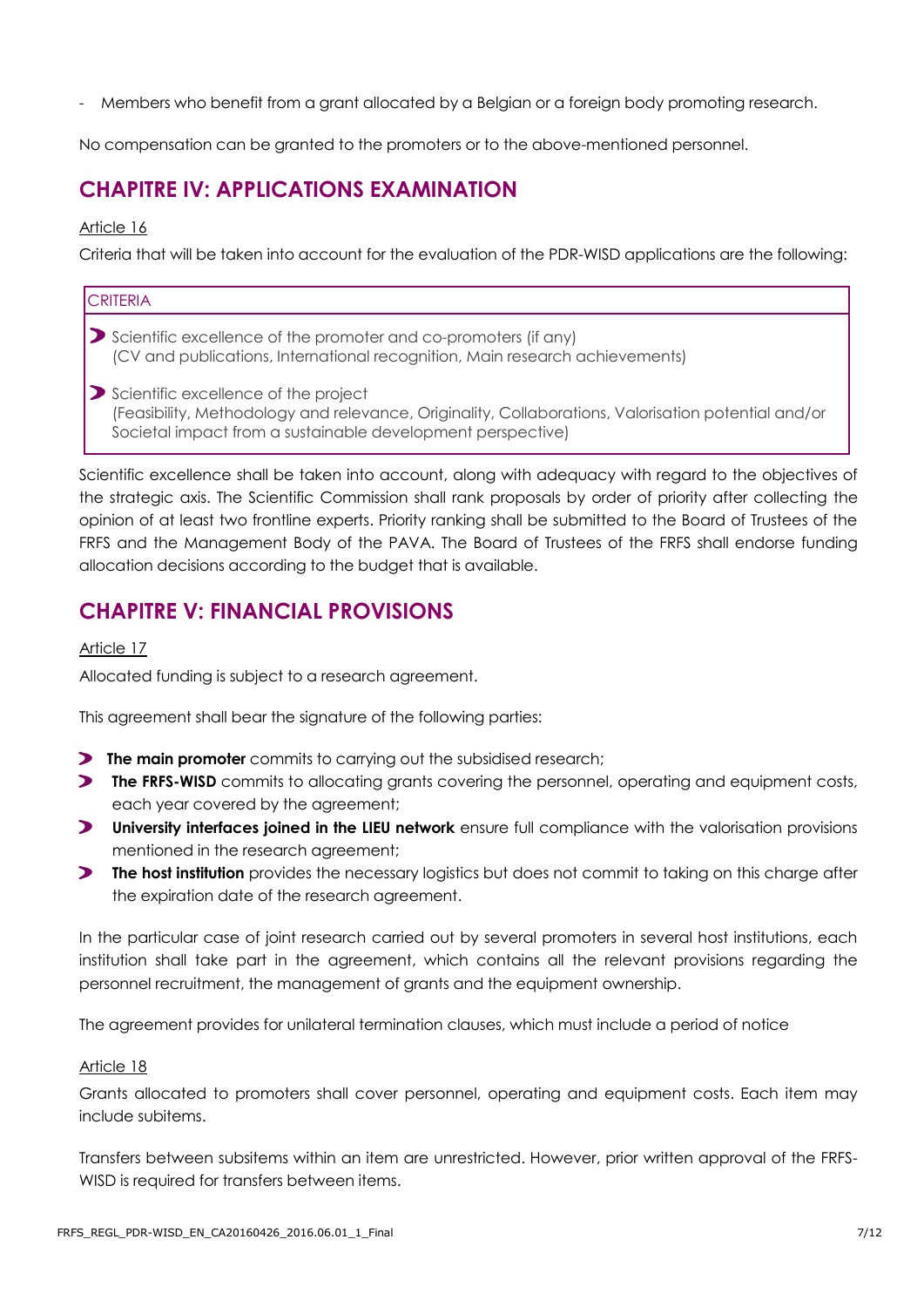### Article 19

The grants at the disposal of the promoters are managed by the financial department of the institution to which they are attached.

The financial department of the institution shall send the supporting documents to the F.R.S.-FNRS as soon as possible.

For the personnel costs relevant to a given calendar year, the supporting documents must be sent before the 1st March of the following year.

For operating and/or equipment costs, the supporting documents must be sent at the latest 15 months after the end of the agreement.

### Article 20

Agreements allow promoters to recruit scientific and technical staff, however, employment condition shall be in accordance with the scales and regulations in force within the host institution.

The personnel recruitment which was expected although not effective on the starting date of the agreement may be delayed. However, postponement shall be equivalent to the lost employment duration and not exceed a six-month period after the end of the agreement nor the employment duration initially allotted.

### Article 21

The financial participation of the FRFS-WISD is limited to the global amount indicated in the agreement.

### **CHAPITRE VI : MISCELLANEOUS PROVISIONS**

### Article 22

Any device acquired with a credit from the FRFS-WISD becomes the property of the host institution, to which the beneficiary of the credit is attached.

The purchase of any device must be done with due respect for the provisions defined by the relevant department of the host institution.

This institution commits, however, to putting the mentioned device at the disposal of the researcher for the time needed in order to conduct the research, which led to its purchase in the first place. In addition, the host institution commits not to alienating or lending the equipment without the approval of the FRFS-WISD.

In the event that the device was purchased with the provision of an additional funding, the Board of Trustees of the FRFS-WISD will settle the ownership issue with the competent authorities.

### Article 23

The grants destined for the personnel are available only for the duration of the agreement and are divided according to the provisions of the agreement.

The grants destined for operating and equipment costs can be used for the duration of the agreement, with an additional 12-month period.

The remaining amount will be recovered by the FRFS-WISD.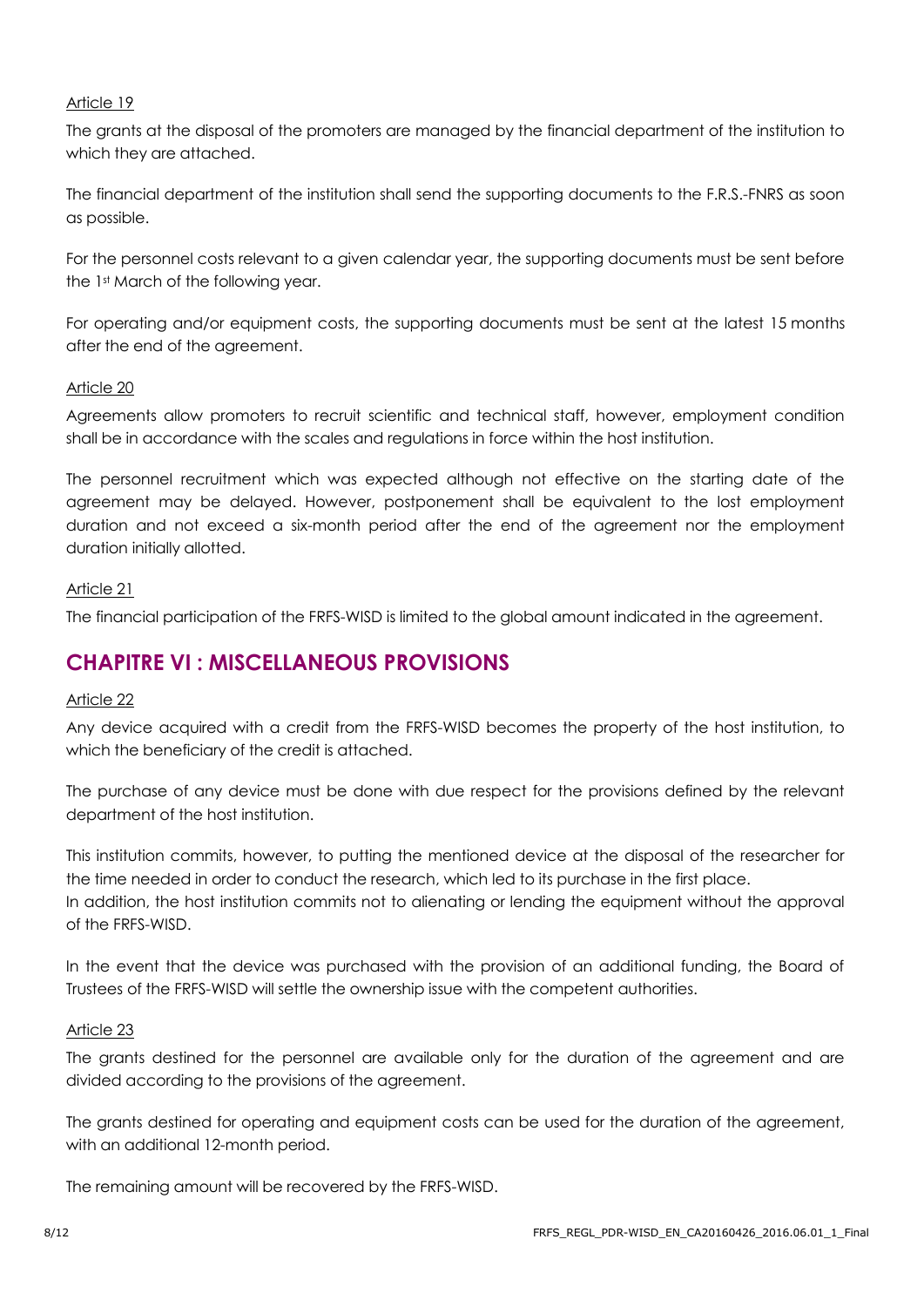#### Article 24

Grants are exclusively allocated for the execution of research programmes approved by the FRFS-WISD. Promoters are required to use them solely for that purpose. Grants or remaining budget will be recovered by the FRFS-WISD as soon as they are no longer used for that purpose.

Any fundamental change in the ongoing research programme must obtain the prior approval of the FRFS-WISD and the University interfaces joined in the LIEU network.

### **CHAPITRE VII: RIGHTS AND OBLIGATIONS OF THE PROMOTERS**

#### Article 25

Any funded research programme must comply with the legal provisions in force regarding ethics.

#### Article 26

Promoters must submit to the rules imposed by the academic authority of the host institution where they work and observe its regulations. In addition, regarding the FRFS-WISD, they must adhere to the collaboration agreement which binds the FRFS-WISD, the University interfaces joined in the LIEU network, and the universities of the French-speaking Community of Belgium.

#### Article 27

Throughout the research programme approved by the FRFS-WISD, promoters must not pursue research for third parties on the subject of this very research programme unless the FRFS-WISD has given a prior written approval.

#### Article 28

The promoter must send administrative progress reports and a final report to the FRFS-WISD.

- Administrative progress reports Those reports should summarise the scientific publications, filed patent applications, valorisation opportunities and the composition of the team.
- A scientific and administrative final report

This report shall consist of the same elements as in the progress reports, including a short scientific report outlining the 2 years or 4 years of research financed by the FRFS-WISD.

### Article 29

Pursuant to the [Regulation](http://www.fnrs.be/docs/Reglement_OPEN_ACCESS_EN.pdf) on the application of the Open Access policy to scientific publications resulting from research programmes supported by the F.R.S.-FNRS and its Associated Funds, any scientific publication resulting partially or fully from the funding granted as part of the PDR-WISD instrument shall mention the source of this funding as follows:

*"This work was supported by the Fonds de la Recherche Scientifique-FNRS under Grant(s) n° [agreement number]".*

### **CHAPITRE VIII: RESULTS VALORISATION**

#### Article 30

University interfaces joined in the LIEU network ensure, with assistance from the experts, the follow-up of the research project, maintenance of confidentiality, detection of results with a valorisation potential,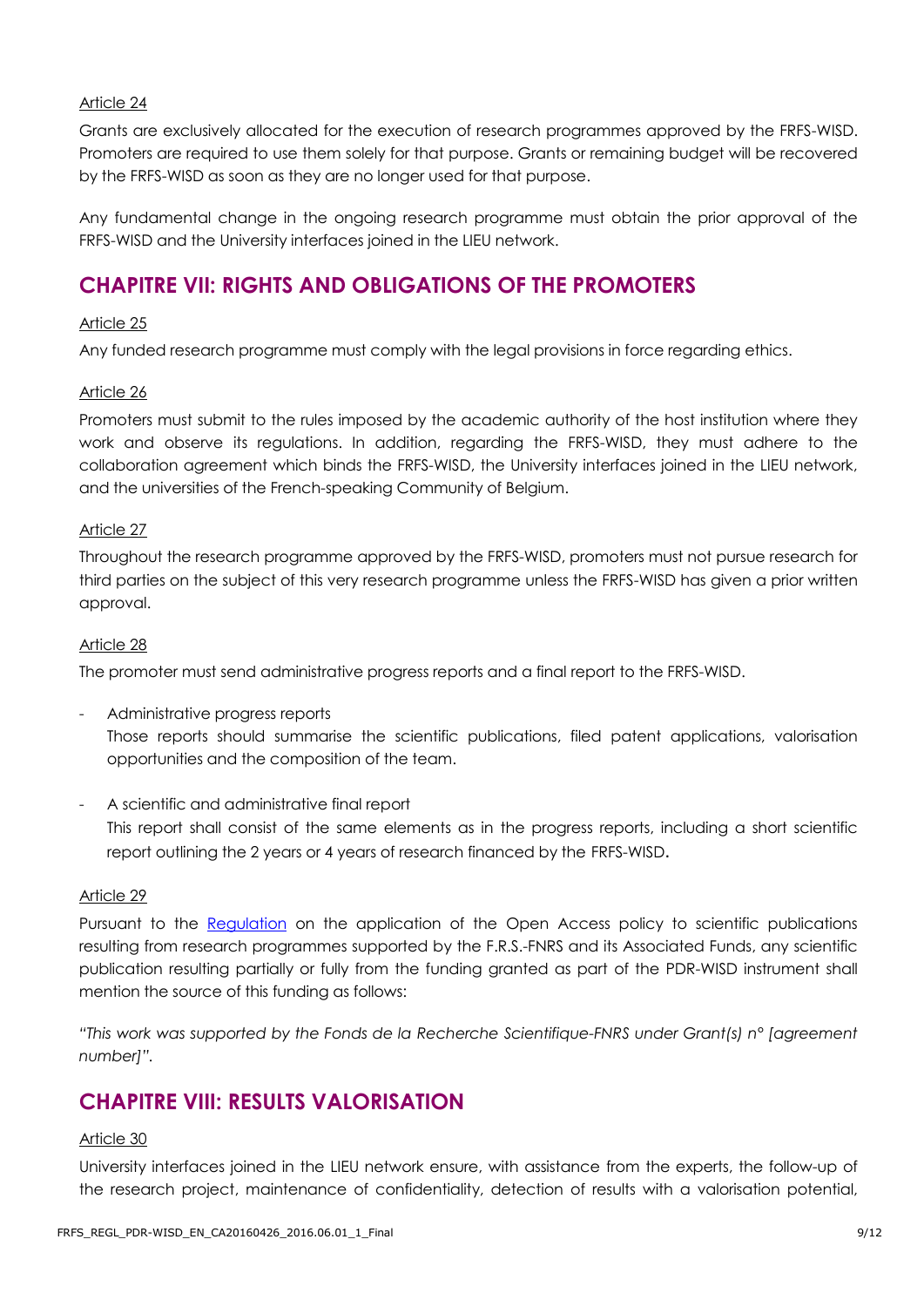research valorisation, and adherence to the publication constraints necessary for the protection of intellectual property of the results.

### Article 31

Intellectual property relating to outputs resulting from research programmes financed by the FRFS-WISD is the exclusive property of the academic institutions of the French-Speaking Community of Belgium.

### Article 32

The valorisation of intellectual property is the responsibility of the University interfaces joined in the LIEU network.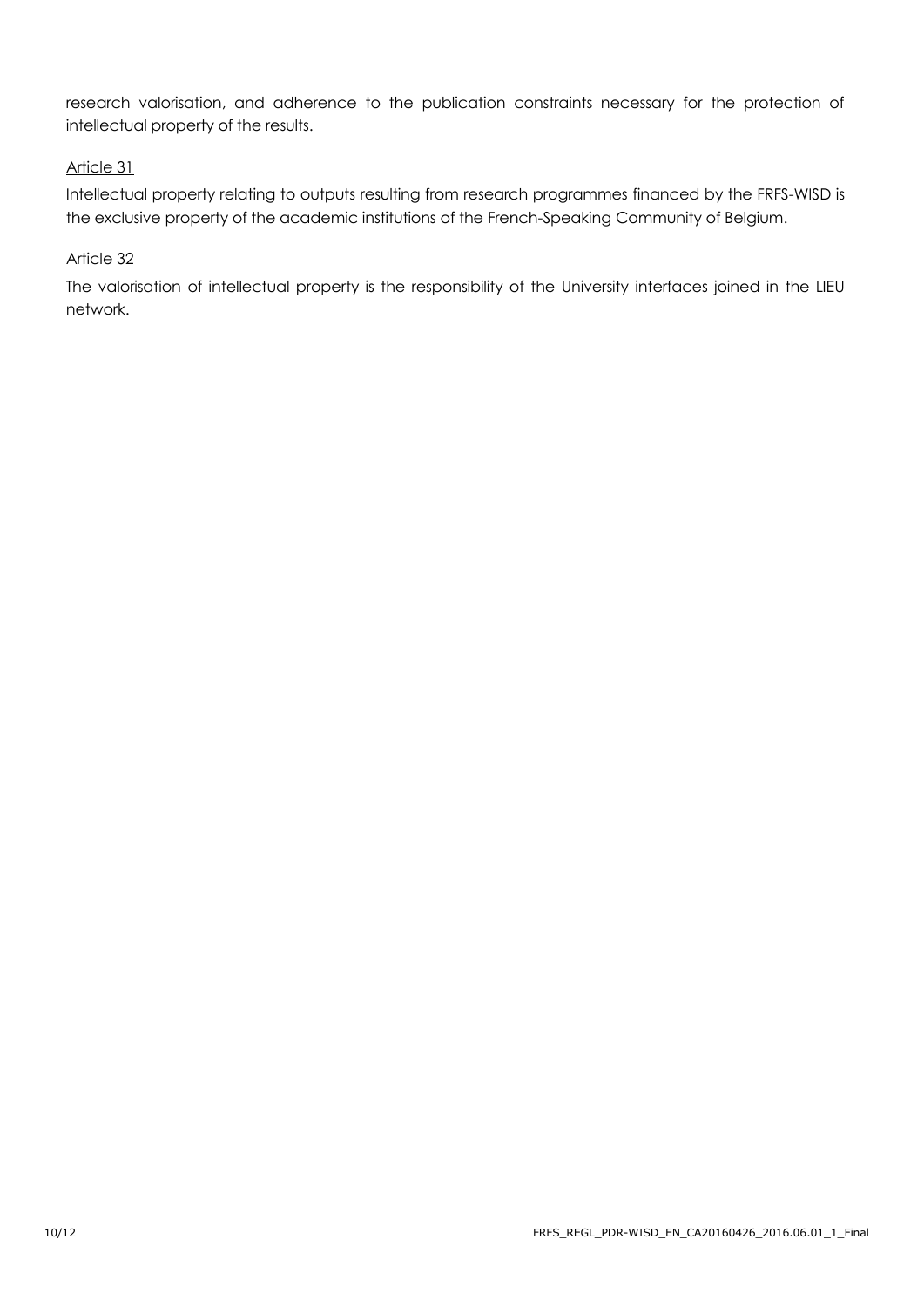## <span id="page-10-0"></span>**APPENDIX 1**

Relevant institutions giving access to the funding of the FRFS-WISD

PDR-WISD Instrument